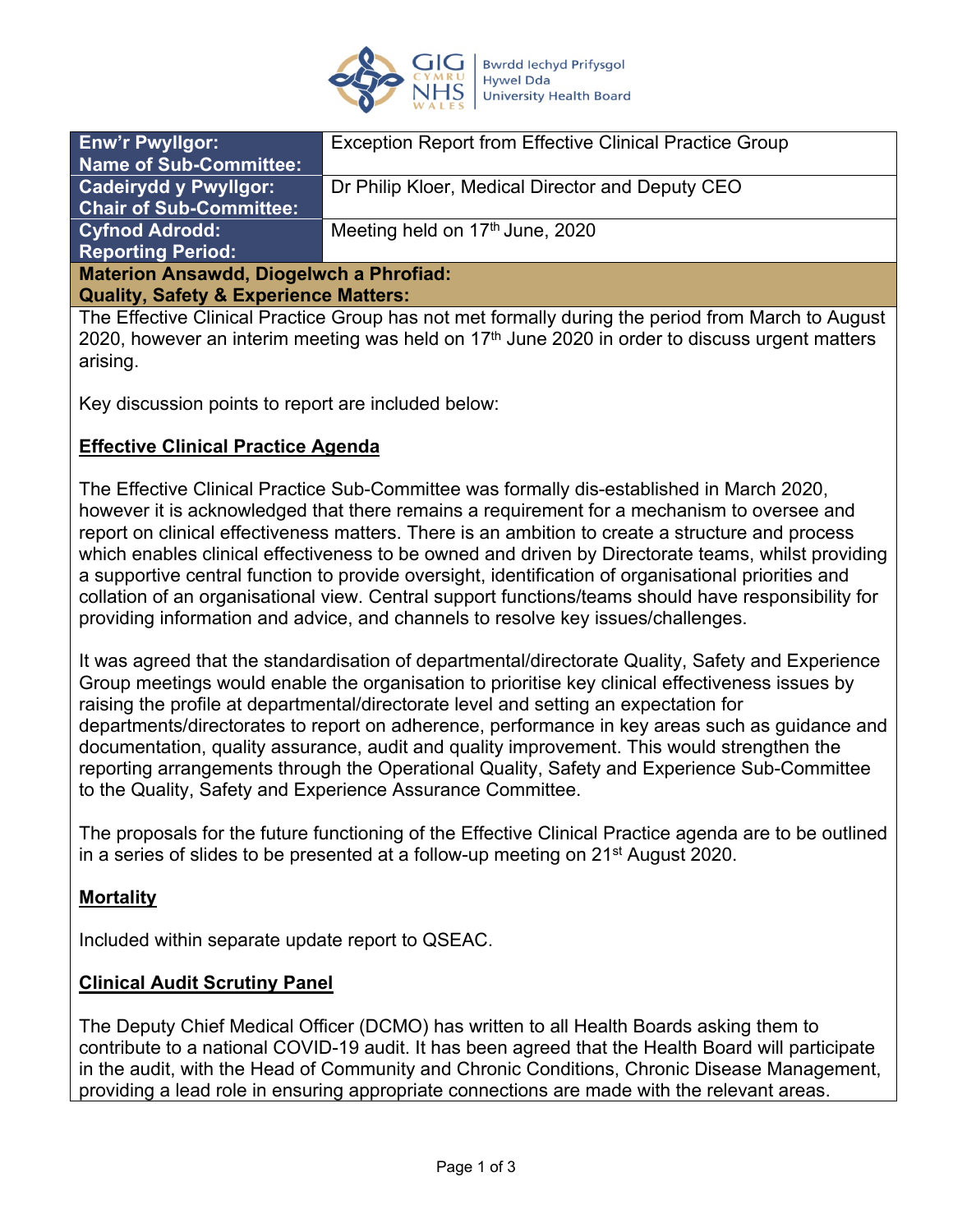Completion of the audit will be monitored closely and re-evaluated; should any issues be experienced in undertaking the audit, the Medical Director will raise these with the DCMO.

The Group was notified that the Clinical Director for Clinical Audit and Clinical Audit Manager have written to Clinical Leads and managers to establish if and how services are planning on engaging in clinical audit activity going forward. The letter is designed to enquire as to the state of audit activity whilst taking in to consideration the current deployment of staff during the pandemic. Responses will be reviewed recognising that reinstating the clinical audit function will need to be considered.

# **Management of local and national COVID-19 Guidance**

The Group was updated on the approach taken for the management of local and national COVID-19 Guidance. It was noted that this streamlined approach has been successful and generated a high level of clinical engagement. There is a commitment to maintaining this level of buy-in which involves reviewing the clinical decision making process around documentation and a better alignment of guidance with local written control documentation.

A review of the Command Centre approach for COVID-19 has been undertaken, which included the new processes for the management of COVID-19 guidance. This presents an opportunity to identify lessons learned and reframe how all guidance and related documentation is managed across the Health Board. The key principles submitted for consideration included:

- A centralised approach to the management of guidance (and wherever relevant, other information relating to quality and safety being received by the Health Board), to enable a consistent approach to logging, approval and dissemination.
- The development of a central record of the status of/compliance with guidance, providing a clear and accessible governance trail.
- The use of digital systems enabling accessible record-keeping and information sharing/exchange.
- The ambition to develop a streamlined clinical decision-making process, appropriately balancing the timely approval of clinical guidance with proportionate governance arrangements. This will be predicated on swift decision-making, with a high level of clinical involvement, ensuring that clinical leads are engaged and take ownership, and will be supported by sign-off mechanisms commensurate with the type, scale and complexity of the guidance.
- Clear interconnection between guidance and local policies/procedures. Management of written control documentation will be simple, streamlined and timely.

The key principles have been included within the Command Centre review for consideration.

### **Risgiau:**

### **Risks (include Reference to Risk Register reference):**

The Effective Clinical Practice risk register has been updated to reflect the impact of COVID-19. This was shared with the Group and no risks were identified for escalation.